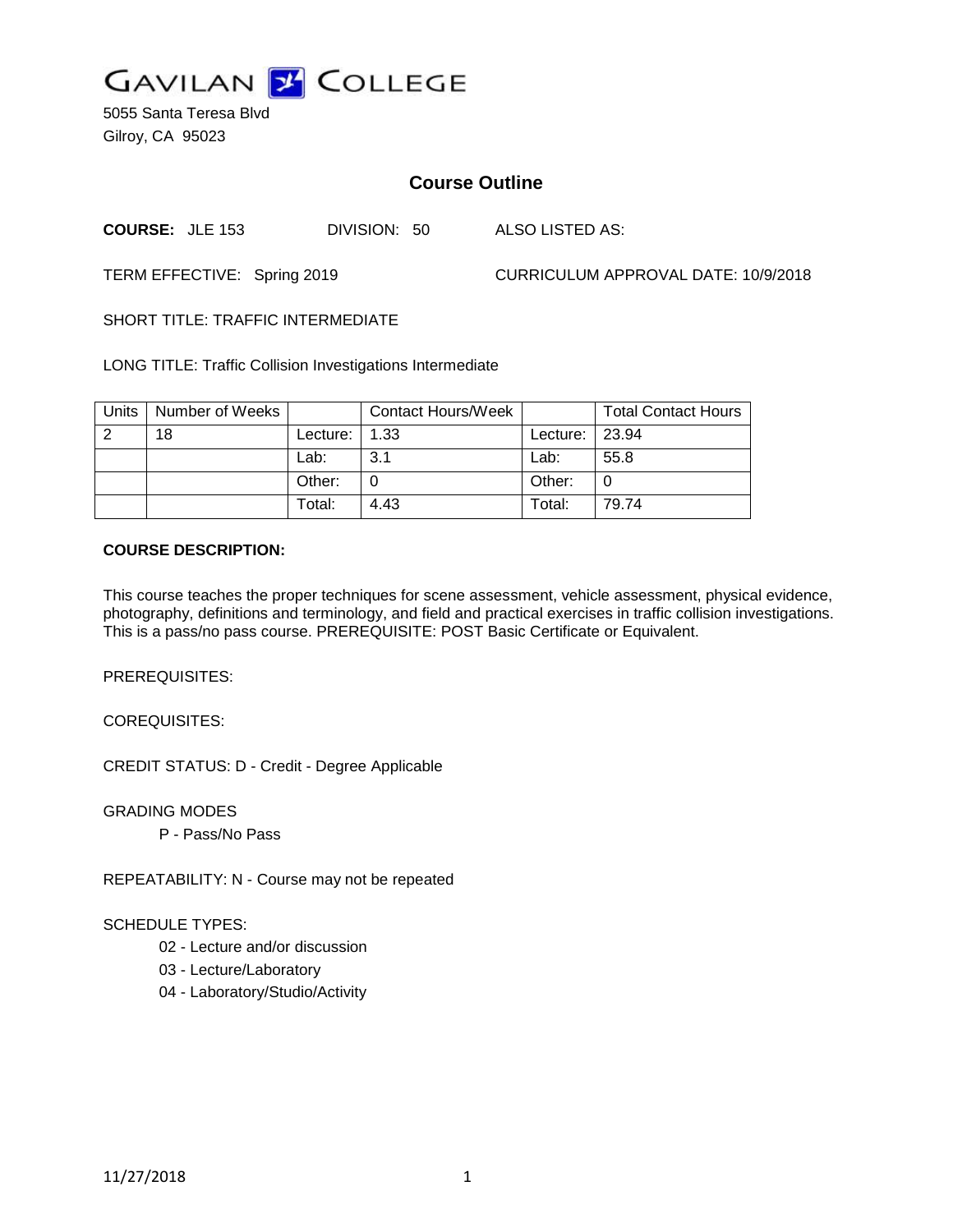### **STUDENT LEARNING OUTCOMES:**

1. Identify the four standard types of signage.

Measure of assessment: written exam

Institution Outcome Map

1. Communication:

1.1 Students will communicate effectively in many different situations, involving diverse people and viewpoints.

1.2 Speaking: Students will speak in an understandable and organized fashion to explain their ideas, express their feelings, or support a conclusion.

1.3 Listening: Students will listen actively and respectfully to analyze the substance of others' comments.

1.4 Reading: Students will read effectively and analytically and will comprehend at the college level.

1.5 Writing: Students will write in an understandable and organized fashion to explain their ideas, express their feelings, or support a conclusion.

3. Information Competency:

3.1 Students will use printed materials, personal communication, observation, and electronic resources to find and evaluate information.

3.2 Research: Students will do research at a level that is necessary to achieve personal, professional, and educational success.

3.3 Technological Competency: Students will use technological applications to find, organize, and present information effectively.

7. Content Specific:

2. Identify road scars at a mock collision scene.

Institution Outcome Map

1. Communication:

1.1 Students will communicate effectively in many different situations, involving diverse people and viewpoints.

1.2 Speaking: Students will speak in an understandable and organized fashion to explain their ideas, express their feelings, or support a conclusion.

1.3 Listening: Students will listen actively and respectfully to analyze the substance of others' comments.

1.4 Reading: Students will read effectively and analytically and will comprehend at the college level.

1.5 Writing: Students will write in an understandable and organized fashion to explain their ideas, express their feelings, or support a conclusion.

2. Cognition:

2.1 Students will think logically and critically in solving problems; explaining their conclusions; and evaluating, supporting, or critiquing the thinking of others.

2.2 Analysis and Synthesis: Students will understand and build upon complex issues and discover the connections and correlations among ideas to advance toward a valid independent conclusion.

2.3 Problem Solving: Students will identify and analyze real or potential problems and develop, evaluate, and test possible solutions, using the scientific method where appropriate.

2.4 Creative Thinking: Students will formulate ideas and concepts in addition to using those of others.

2.5 Quantitative Reasoning: Students will use college-level mathematical concepts and methods to understand, analyze, and explain issues in quantitative terms.

2.6 Transfer of Knowledge and Skills to a New Context: Students will apply their knowledge and skills to new and varied situations.

3. Information Competency:

3.1 Students will use printed materials, personal communication, observation, and electronic resources to find and evaluate information.

3.2 Research: Students will do research at a level that is necessary to achieve personal, professional, and educational success.

3.3 Technological Competency: Students will use technological applications to find, organize, and present information effectively.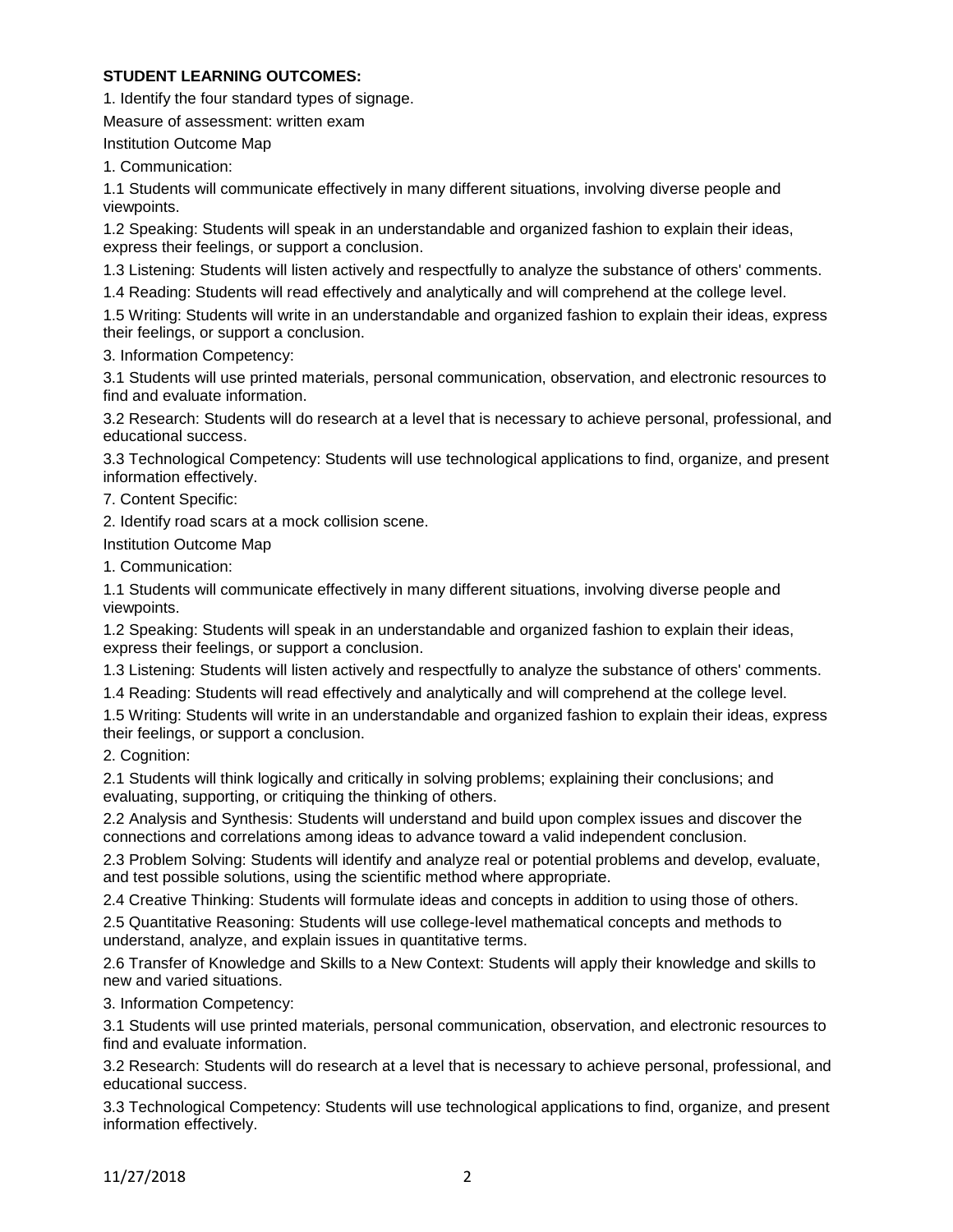7. Content Specific:

3. Demonstrate identifying proper location, damage match points, imprints, and recovery damage on scene of collision.

Institution Outcome Map

1. Communication:

1.1 Students will communicate effectively in many different situations, involving diverse people and viewpoints.

1.2 Speaking: Students will speak in an understandable and organized fashion to explain their ideas, express their feelings, or support a conclusion.

1.3 Listening: Students will listen actively and respectfully to analyze the substance of others' comments.

1.4 Reading: Students will read effectively and analytically and will comprehend at the college level.

1.5 Writing: Students will write in an understandable and organized fashion to explain their ideas, express their feelings, or support a conclusion.

2. Cognition:

2.1 Students will think logically and critically in solving problems; explaining their conclusions; and evaluating, supporting, or critiquing the thinking of others.

2.2 Analysis and Synthesis: Students will understand and build upon complex issues and discover the connections and correlations among ideas to advance toward a valid independent conclusion.

2.3 Problem Solving: Students will identify and analyze real or potential problems and develop, evaluate, and test possible solutions, using the scientific method where appropriate.

2.4 Creative Thinking: Students will formulate ideas and concepts in addition to using those of others.

2.5 Quantitative Reasoning: Students will use college-level mathematical concepts and methods to understand, analyze, and explain issues in quantitative terms.

2.6 Transfer of Knowledge and Skills to a New Context: Students will apply their knowledge and skills to new and varied situations.

3. Information Competency:

3.1 Students will use printed materials, personal communication, observation, and electronic resources to find and evaluate information.

3.2 Research: Students will do research at a level that is necessary to achieve personal, professional, and educational success.

3.3 Technological Competency: Students will use technological applications to find, organize, and present information effectively.

## **CONTENT, STUDENT PERFORMANCE OBJECTIVES, OUT-OF-CLASS ASSIGNMENTS**

Curriculum Approval Date: 10/9/2018

- 1. Registration and Introduction of Class Instructors
	- a. Expectation of the students
- 2. Introduction to the Nine-Cell Matrix
	- a. Humans, vehicles, environment
	- b. Pre-collision, At-collision, Post-collision
	- c. Importance of a methodical approach to the investigation
- 3. Highway Engineering (introduction)
	- a. The highway environment
		- b. Standard terminology
		- c. As-Built plans
		- d. Signage and roadway markings
			- i. Four standard types of signs
		- e. Visibility and line-of-sight
		- f. Involving your city / county / State highway engineers
- 4. Definitions and Terminology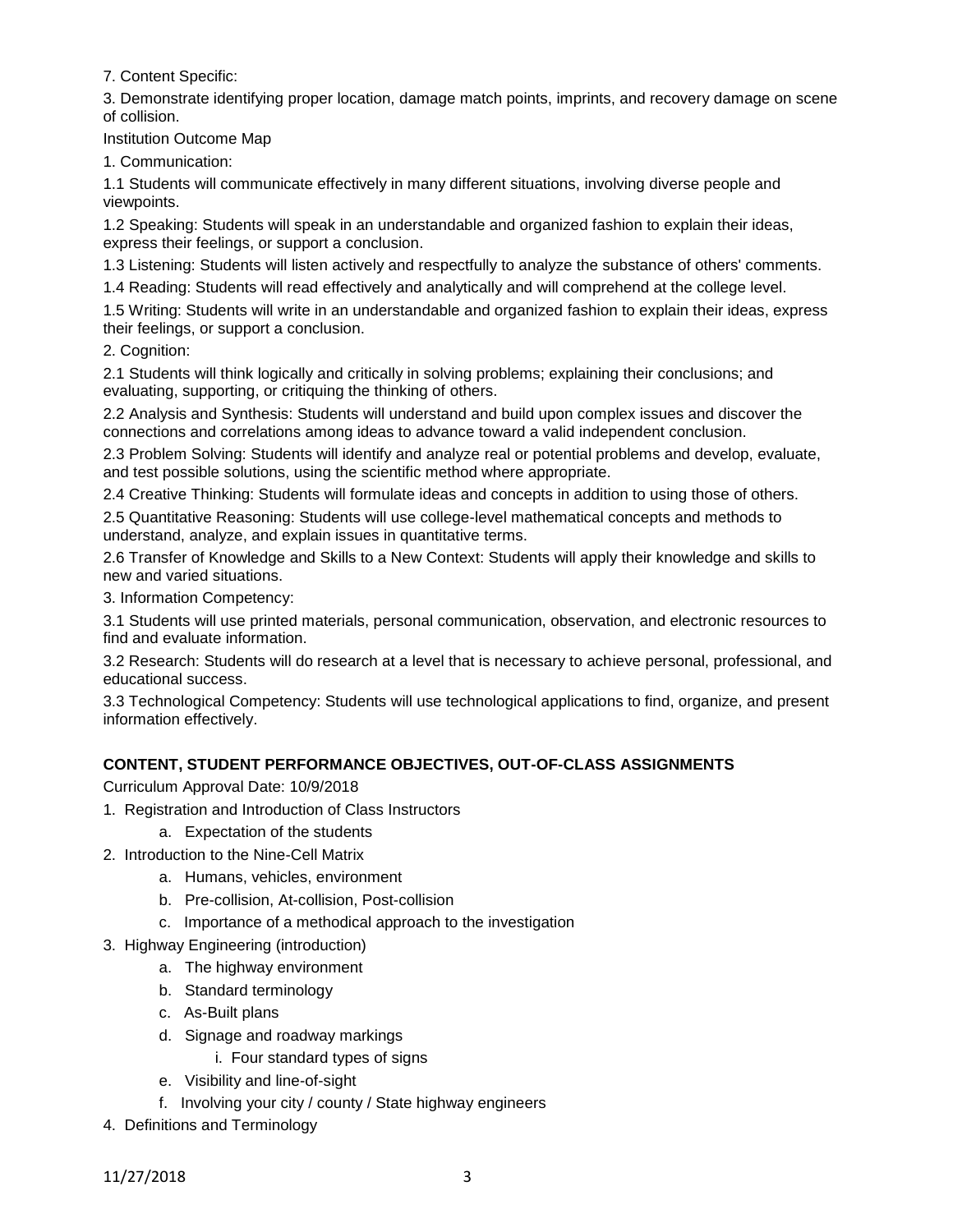- a. Definitions and characteristics
	- i. Tire friction mark
	- ii. Marking characteristics
- b. Basic causes of tire friction marks
	- i. Extreme deceleration
	- ii. Extreme acceleration
	- iii. Extreme change of direction
- c. Types of tire friction marks (SLIC)
	- i. Impending
	- ii. Locked
	- iii. Side
	- iv. Yaw (critical speed scuffs)
	- v. Skip
	- vi. Gap
	- vii. Acceleration
	- viii. Collision scrub
	- ix. Deflated tire mark
	- x. Vehicle specific
- d. Course specific terminology and definitions
- 5. Identification of Physical Evidence
	- a. Skid mark Identification
		- i. Marking found at the collision scene
		- ii. Marking seen in photograph
	- b. Basic marking mechanism
		- i. Smear
		- ii. Tire Abrasion
		- iii. Tire Abrasion with Smear
		- iv. Pavement grinding
		- v. Erasing
		- vi. Tire Smear
		- vii. Tire Printing
		- viii. Squeegee marks
		- ix. Stains
	- c. Road Scars
		- i. Scratches and scrapes
		- ii. Gouges and grooves
		- iii. Chops
		- iv. Chips
	- d. Debris
		- i. Types of debris
		- ii. Significance of debris
		- iii. Debris pattern
	- e. Vehicle / Body fluids
		- i. Spatter
		- ii. Dribble (fluid trail)
		- iii. Puddle (pool)
		- iv. Run-off
		- v. Soak-in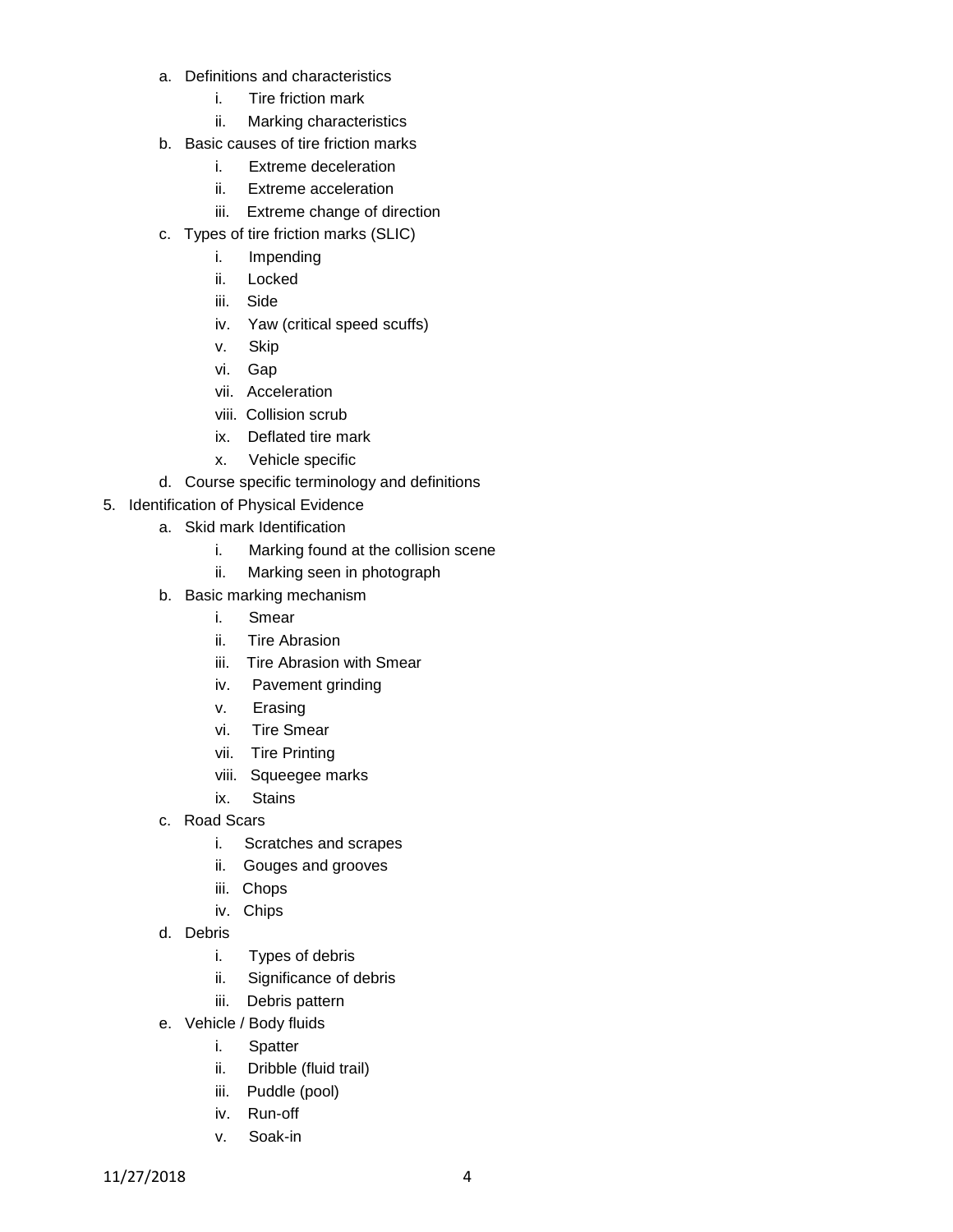- vi. Tracking
- 6. Photography
- a. Collision scene photography
	- i. Number of photographs
- ii. Overview to close-ups
- iii. From different directions
- iv. From each driver's perspective
- v. Environment (weather)
- b. Daytime vs. Nighttime photography
	- i. Oblique lighting
	- ii. Flash equipment
	- iii. Glare
	- c. Vehicle
		- i. At the crash scene (position of rest)
		- ii. At the tow yard
		- iii. Orientation to the vehicle
- d. Video
	- i. With and without narration
	- ii. Sound capture
- e. People
- i. At the collision scene
- ii. Injury and autopsy photos
- 7. Scene Assessment
- a. Scene management responsibilities
- b. Keeping the roadway open vs. closing a roadway to all traffic
- c. Officer safety
- d. Duration of incident
- i. Traffic control
- ii. Warning signs and cones
- 8. Vehicle Damage Assessment
- a. Location and severity
- b. Contact vs. Induced damage
- c. Primary vs. Secondary contact
- d. Intrusion
- e. Paint / material transfers
- f. Imprints
- g. Damage match points
- h. Photography
- i. Marking of vehicle's POR before removal
- j. Tow out / recovery damage
- 9. Math Review
- a. Calculator orientation and logic
	- i. Functions
	- ii. Operations
	- c. Basic mathematics (review)
		- i. Order of operation
		- ii. Addition, subtraction
		- iii. Multiplication, division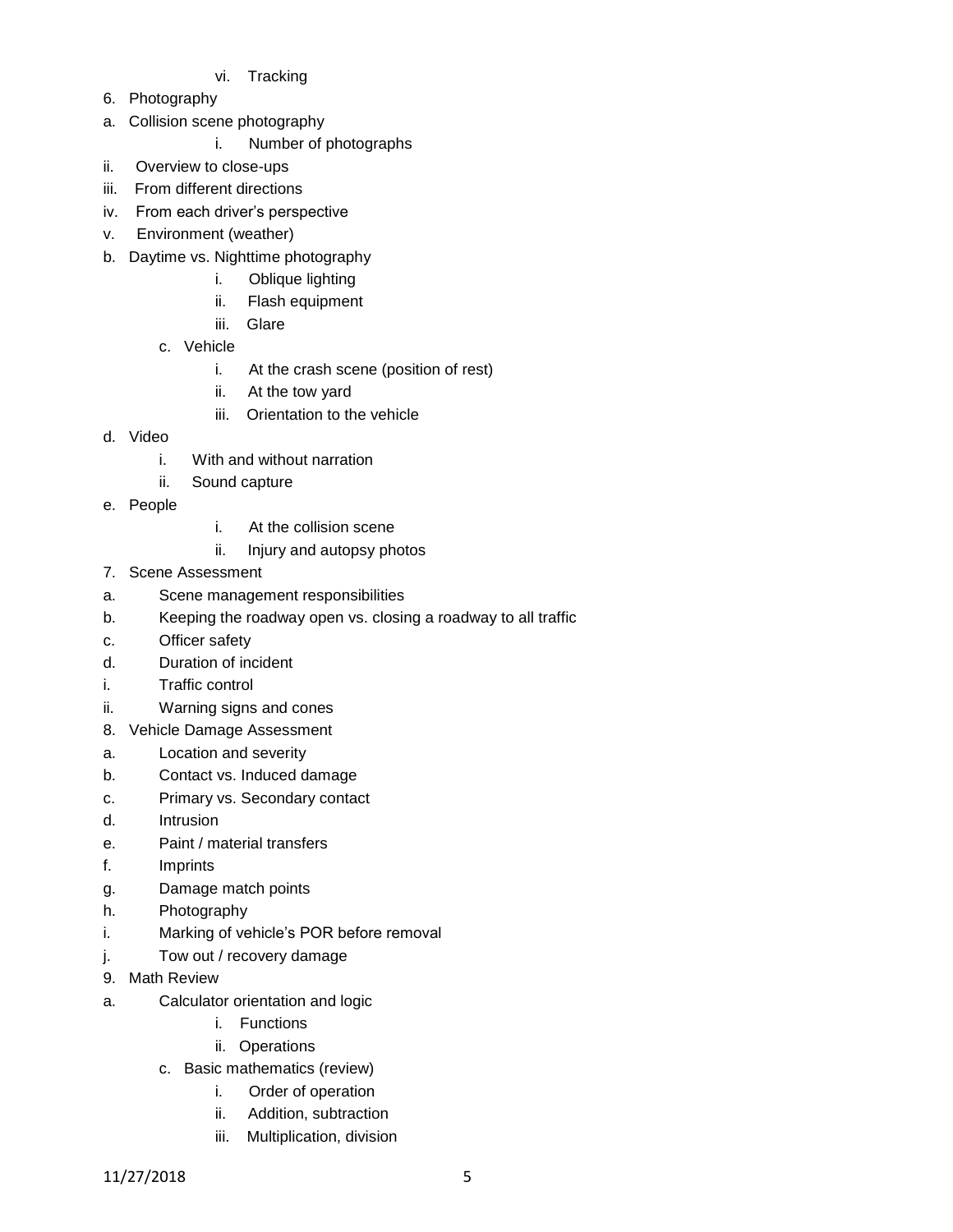- iv. Fractions, decimals
- v. Square and square roots
- d. Algebra
	- i. Variables
	- ii. Solving for unknowns
- e. Physics (basic overview)
	- i. Newton's Laws
- f. Overview of basic speed equation derivations
	- i. Speed from locked wheel tire friction marks
	- ii. Speed from yaw equation
- 10. Drag Factor
- a. Coefficient of friction
- i. Definition
- ii. Static vs. dynamic
- b. Methods to determine
- i. Estimation
- a. Experience
- b. Published values
- ii. Drag sled
- iii. Slide a patrol car
- iv. Slide/pull the actual collision vehicle
	- c. Factors affecting Coefficient of Friction
		- i. Roadway surface
		- ii. Grade / super elevation
		- iii. Weather
		- iv. Other factors
			- a. Higher speeds
			- b. Vehicle
			- c. Tire size
	- d. Drag Sled
		- i. Weight of sled
		- ii. Force required to move sled
		- iii. Formula
	- e. Braking Efficiency
		- i. Worn Brakes
		- ii. Low brake fluid
		- iii. Brakes out of adjustment
		- iv. Overloaded vehicles
		- v. Loss of hydraulic pressure
		- vi. Brake fade
	- f. Resultant Drag Factor
		- i. Weigh transfer
		- ii. Locked vs. rolling wheel
		- iii. Other
			- 1. Pedestrian
			- 2. Downsiding motorcycle
			- 3. Sheet metal
- 11. Speed Computation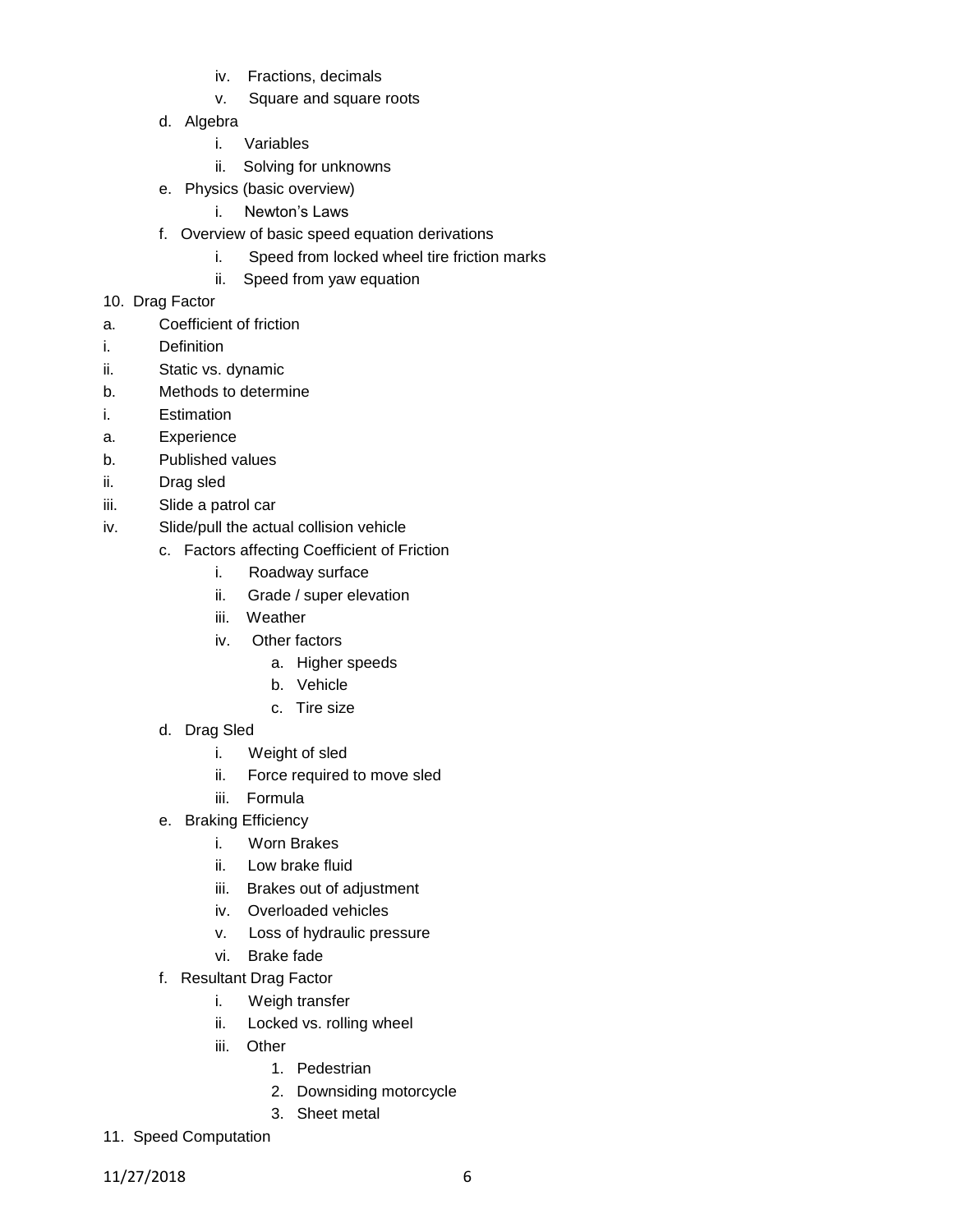- a. Introduction to the Basic Speed Equation
- b. Application
	- i. Basic Speed Equation
	- ii. Blackboard examples problems
	- iii. Classroom exercises
- c. Introduction to the Combined Speed Equation
	- i. Equation forms
	- ii. Application of combined speed equations
	- iii. Special cases
	- iv. Classroom problems
- d. Introduction to the Critical Speed Equation
	- i. Critical Speed Equation
	- ii. Radius Equation
	- iii. Skid mark Identification and Interpretation
- v. Application of Critical Speed Scuffmark Equation
- vi. Determining the critical speed of a curve
- 12. Measuring and Diagramming
- a. Importance of measuring
	- b. Measuring equipment
		- i. Estimates
		- ii. Odometer
		- iii. Pacing / footing
		- iv. Rolatape
		- v. Measuring tape
		- vi. Surveying equipment
		- c. Marking equipment
			- i. Lumber crayons
			- ii. Spray paints
			- iii. Nail/stakes
- iv. 3x5 cards and other marking devices
	- d. Marking types / methods
		- i. Brackets vs. dots
- ii. Vehicle POR's
	- iii. Tire friction marks
	- iv. Other types of ground evidence
	- v. Bodies
	- vi. Fluids
	- e. Pre-measuring techniques
		- i. Officer safety
		- ii. Pre-planning what and how to measure
		- iii. Sketches
		- iv. Note taking
	- f. Measuring methodologies
		- i. Spot-coordinate system (most common)
		- ii. Triangulation
		- iii. Stationing
	- g. Spot-Coordination System
		- i. Definition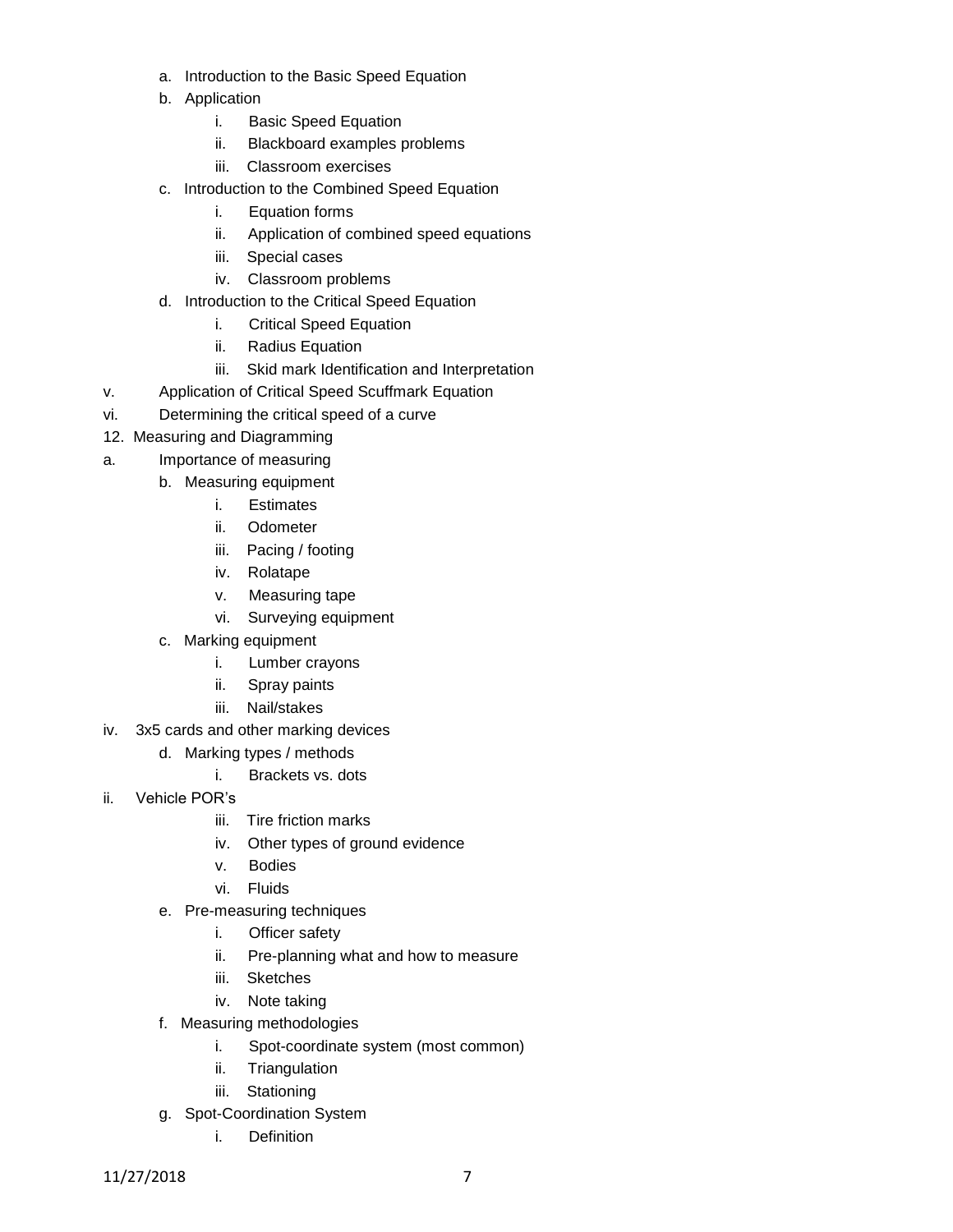- ii. Establishing the grid
- h. Triangulation
	- i. Definition
	- ii. Establishing reference points
	- iii. Required accuracy
- i. Stationing Straight Roadway
	- i. Definition and terminology
	- ii. Establishing the Station Line
	- iii. Numbering the station line
	- iv. Taking off-set measurements from the station line
	- v. Note taking and recording measurements
	- vi. Using the station line to complete form 555
	- vii. Combining triangulation with a station line
- j. Minimum number of spots required to document physical evidence
	- i. Tire friction marks
	- ii. Vehicle locations (POR)
	- iii. Bodies
	- iv. Short marks, gouges and other small elements of evidence
	- v. Large areas of evidence (debris, fluid pools, stains, etc.)
- j. Diagramming the collision scene
	- i. Scale diagram vs. Proportional diagram
	- ii. Equipment / drawing aids
	- iii. Plotting the scene evidence
	- iv. Labeling
	- v. Symbols
- 13. Field / Practical Exercises
	- a. Tire mark Demonstration and Analysis
		- i. Low speed
		- ii. High speed
		- iii. Critical speed scuff
		- iv. Motorcycles
		- v. Commercial vehicles (as available)
	- b. Student exercises
		- i. Test skids
			- 1. Instructor supervised
			- 2. Data gathering
		- ii. Document / Diagram
			- 1. Narrative reports
			- 2. Diagrams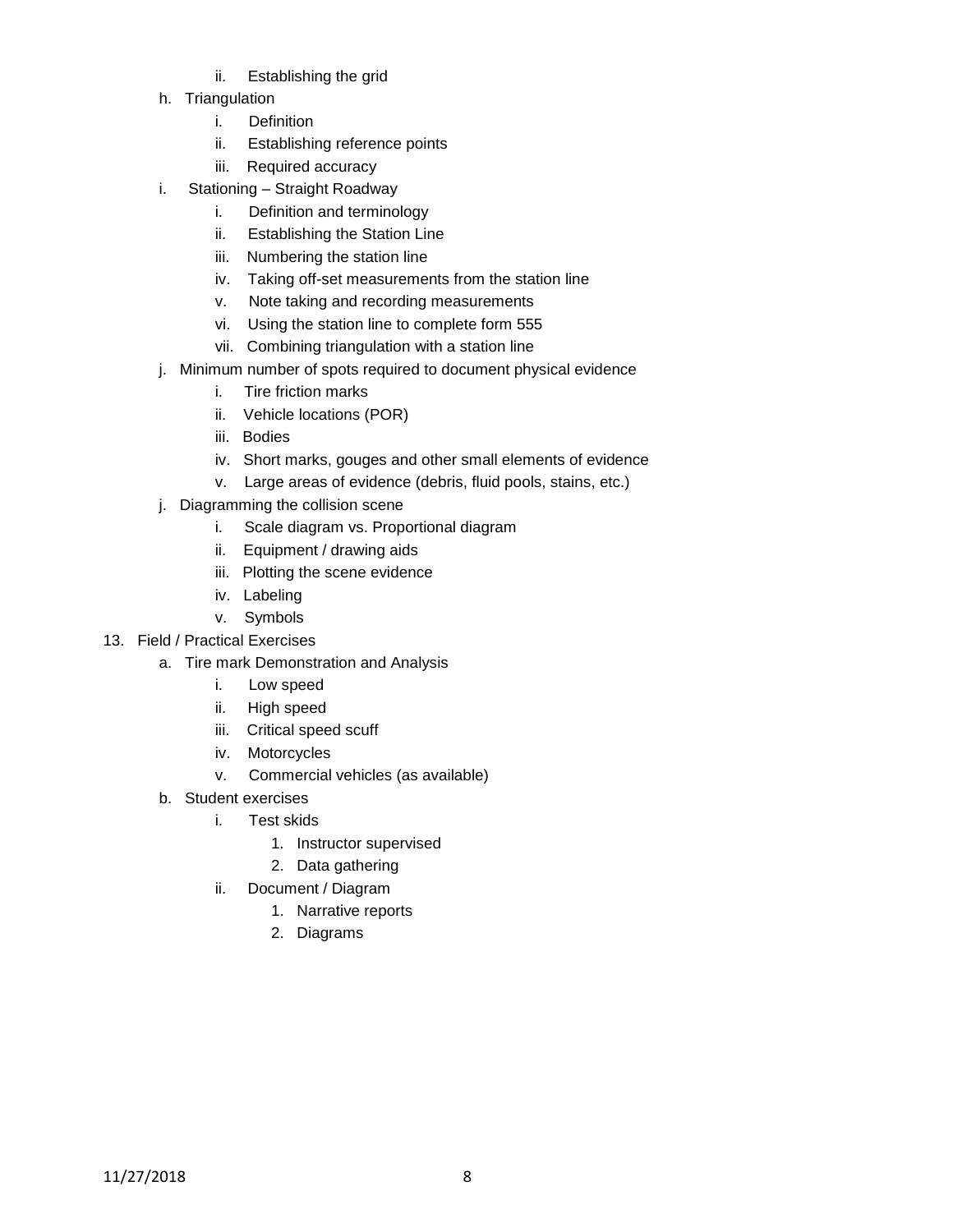### **METHODS OF INSTRUCTION:**

Skills Demonstration, Lecture, Scenario Training OUT OF CLASS ASSIGNMENTS Required Outside Hours: Assignment Description: review - Basic Mathematics and Algebra review handouts

### **METHODS OF EVALUATION:**

Writing assignments Percent of total grade: 25.00 % Percent range of total grade: 10 % to 15 % completing written collision Reports. If this is a degree applicable course, but substantial writing assignments are NOT appropriate, indicate reason Course primarily involves skill demonstration or problem solving Problem-solving assignments Percent of total grade: 25.00 % Percent range of total grade: 30 % to 40 % Field Work; Other: Skills Exam Skill demonstrations Percent of total grade: 50.00 %

REPRESENTATIVE TEXTBOOKS: n/a